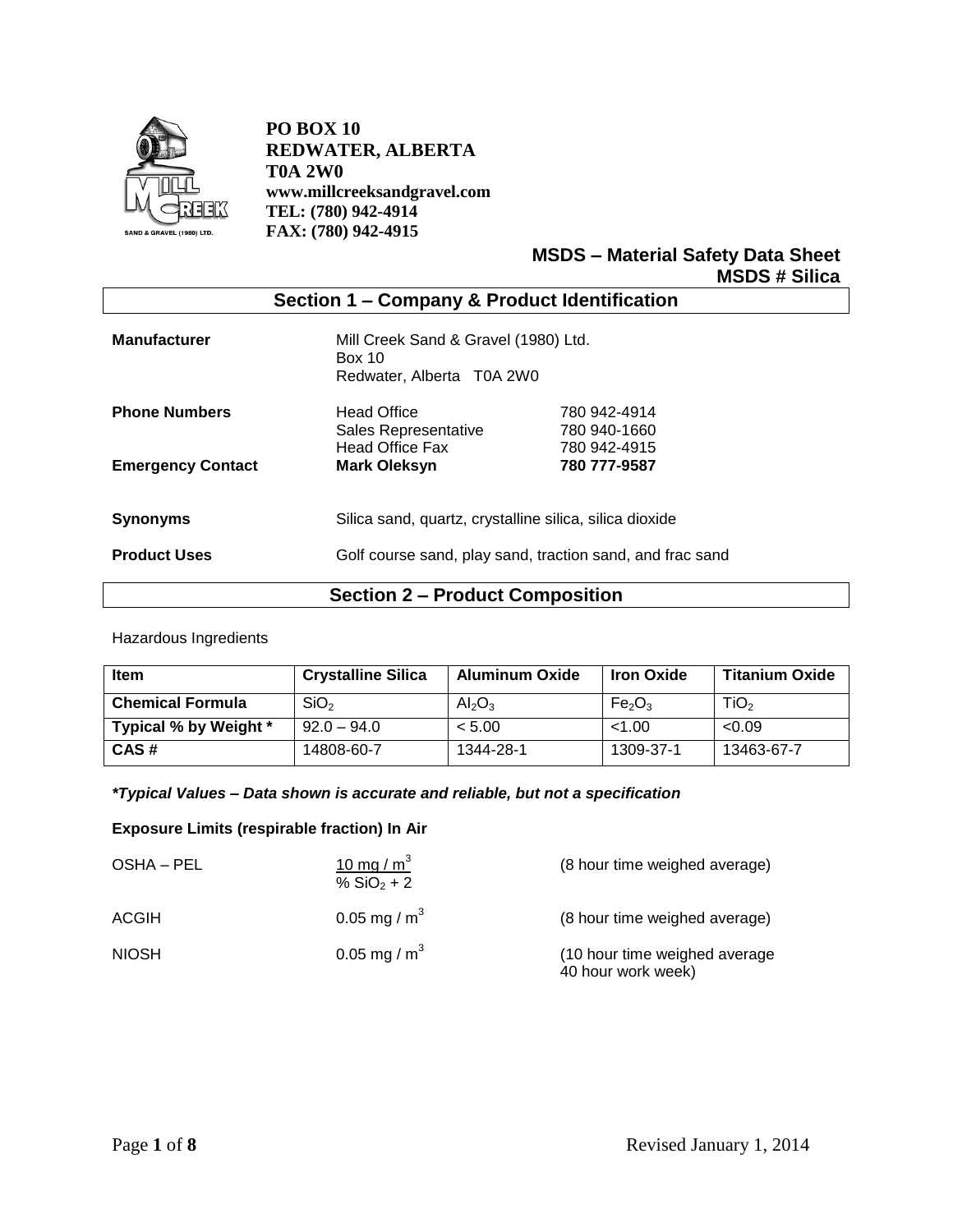# **Section 3 – Hazard Identification**

*This material is considered hazardous under the OSHA Hazard Communications Standards (29 CFR 1910.1200)* **Potential Health Effects**

### **Inhalation**

| Silicosis                                              | Respirable crystalline silica (quartz) can cause silicosis, a fibrosis<br>(scarring) of the lungs. Silicosis may be progressive; it may lead to<br>disability or death.                                                                                                                                                                |
|--------------------------------------------------------|----------------------------------------------------------------------------------------------------------------------------------------------------------------------------------------------------------------------------------------------------------------------------------------------------------------------------------------|
| Lung Cancer                                            | Crystalline silica (quartz) inhaled from occupational sources is classified<br>as carcinogenic to humans.                                                                                                                                                                                                                              |
| Tuberculosis                                           | Silicosis increases the risk of tuberculosis.                                                                                                                                                                                                                                                                                          |
| Autoimmune<br>Diseases                                 | There is evidence that exposure to respirable crystalline silica (without<br>silicosis) or that the disease silicosis may be associated with the<br>increased incidence of several autoimmune disorders, such as<br>Scleroderma, Systemic Lupus Erythermatosus, Rheumatoid Arthritis,<br>and diseases affecting the kidneys.           |
| Nephrotoxicity                                         | There is evidence that exposure to respirable crystalline silica (without<br>silicosis) or that the disease silicosis is associated with the increased<br>incidence of kidney disease, including end stage renal disease.                                                                                                              |
| Eye Contact                                            | Crystalline Silica (quartz) may cause abrasions to the cornea.                                                                                                                                                                                                                                                                         |
| <b>Skin Contact</b>                                    | May cause abrasion to the skin.                                                                                                                                                                                                                                                                                                        |
| Ingestion                                              | No known health effect.                                                                                                                                                                                                                                                                                                                |
| <b>Acute Effects</b>                                   | One form of silicosis, Acute Silicosis, can occur with exposure to very<br>concentrations of respirable crystalline silica over a short period of time,<br>sometimes as short as a few months. The symptoms of acute silicosis<br>include progressive shortness of breath, fever, cough, and weight loss.<br>Acute silicosis is fatal. |
| <b>Chronic Effects</b>                                 | The various forms of chronic effects of silicosis include lung cancer,<br>autoimmune and chronic kidney diseases, tuberculosis and non-<br>malignant respiratory disease.                                                                                                                                                              |
| Of Exposure                                            | Generally, there are no signs or symptoms of exposure to crystalline<br>silica (quartz).                                                                                                                                                                                                                                               |
| <b>Medical Conditions</b><br>Aggravated By<br>Exposure | The condition of individuals with lung disease (e.g. bronchitis,<br>emphysema, chronic obstructive pulmonary disease) can be aggravated<br>by exposure.                                                                                                                                                                                |

*See Section 11 – Toxicological information for additional detail on the potential adverse health effects.*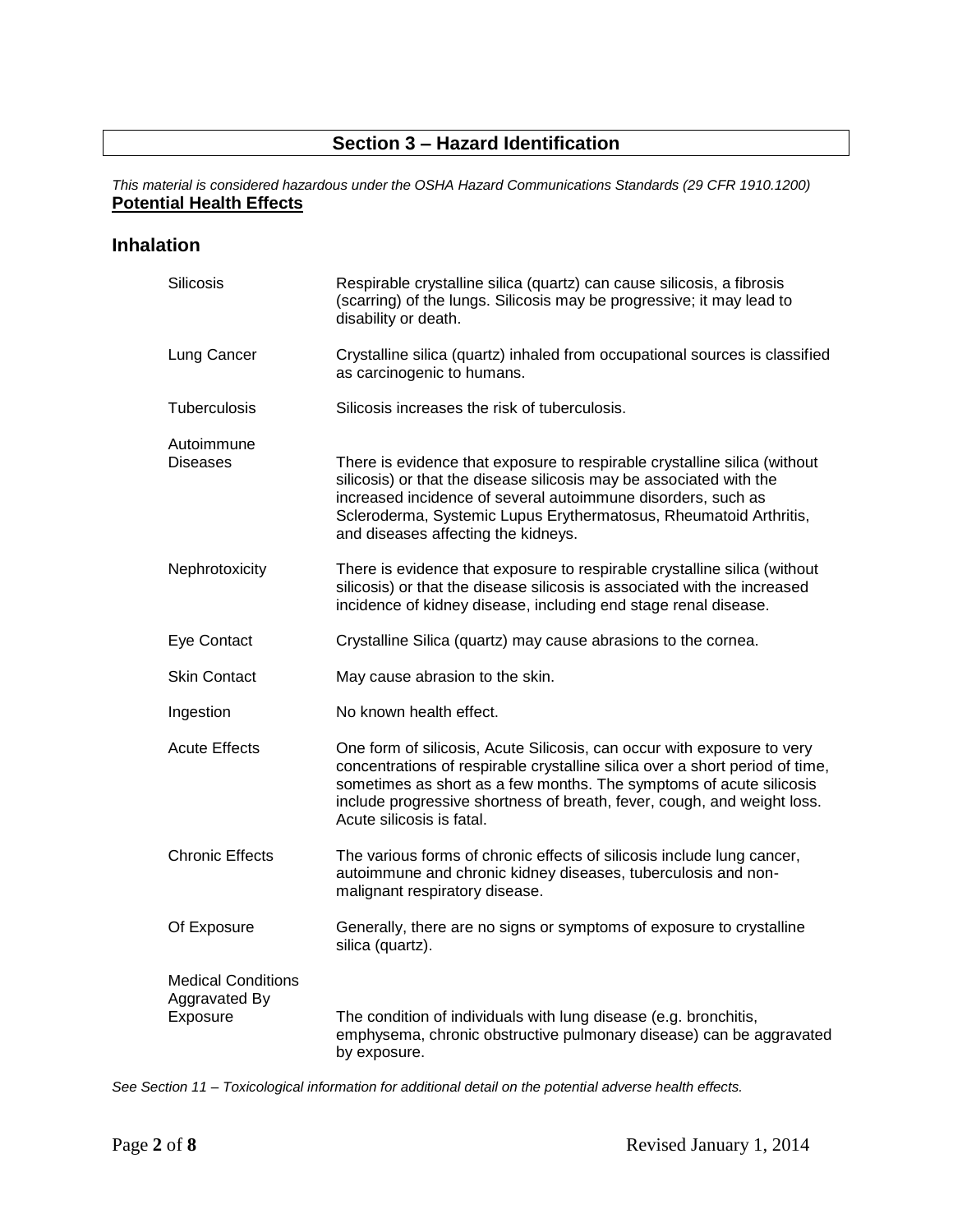| <b>Section 4 - First Aid Measures</b> |                                                                                                                                                                                                                                                                                                                                            |  |  |
|---------------------------------------|--------------------------------------------------------------------------------------------------------------------------------------------------------------------------------------------------------------------------------------------------------------------------------------------------------------------------------------------|--|--|
| Inhalation                            | There is no specific treatment because the health effects associated with<br>crystalline silica are chronic. If gross inhalation of crystalline silica occurs,<br>remove the person to fresh air, perform artificial respiration as needed, and<br>obtain medical attention as needed.                                                     |  |  |
| Eye                                   | Do not allow the victim to rub $eye(s)$ . Let the $eye(s)$ water naturally for a few<br>minutes. Have victim look right and left, then up and down. If particle/dust is<br>removed, while holding the eyelid(s) open. If irritation persists, obtain medical<br>attention. DO NOT attempt to manually remove anything stuck to the eye(s). |  |  |
| <b>Skin</b>                           | Wash affected area thoroughly. If irritation persists, seek medical attention.                                                                                                                                                                                                                                                             |  |  |
| Ingestion                             | If large amounts ingested, seek attention immediately.                                                                                                                                                                                                                                                                                     |  |  |

Good personal hygiene is essential. Always wash your hands after handling crystalline silica, prior to handling food and/or drinkable liquids.

| Section 5 – Fire Fighting Measures      |                                                                                                                                                                 |  |  |
|-----------------------------------------|-----------------------------------------------------------------------------------------------------------------------------------------------------------------|--|--|
|                                         |                                                                                                                                                                 |  |  |
| Flammability                            | None                                                                                                                                                            |  |  |
| Flashpoint                              | Not Combustible                                                                                                                                                 |  |  |
| Auto Ignition Temp                      | None                                                                                                                                                            |  |  |
| Lower Explosive Limit                   | <b>None</b>                                                                                                                                                     |  |  |
| <b>Upper Explosive Limit</b>            | <b>None</b>                                                                                                                                                     |  |  |
| <b>Explosion Habits</b>                 | <b>None</b>                                                                                                                                                     |  |  |
| <b>Extinguishing Media</b>              | Compatible with all media, use the medium appropriate to the<br>surrounding fire.                                                                               |  |  |
| Special Fire fighting                   |                                                                                                                                                                 |  |  |
| Procedures                              | At extreme temperatures, calcium oxide fumes may evolve.<br>Fire fighters must wear self-contained breathing apparatus<br>(scuba) and full protective clothing. |  |  |
| <b>Hazardous Combustion</b><br>Products | None                                                                                                                                                            |  |  |

## **Section 6 – Accidental Release Measures**

Wear the appropriate personal protective equipment as described in Section 8 of this document. Collect the material using a method which does not produce dust (High-Efficiency Particulate Air (HEPA) vacuum or thoroughly wetting down the silica). Place the silica in a covered container appropriately designed for disposal. Dispose of the silica according to federal, state, provincial and local regulations.

Extreme caution should be taken to avoid accidental release into waterways and/or sewer systems.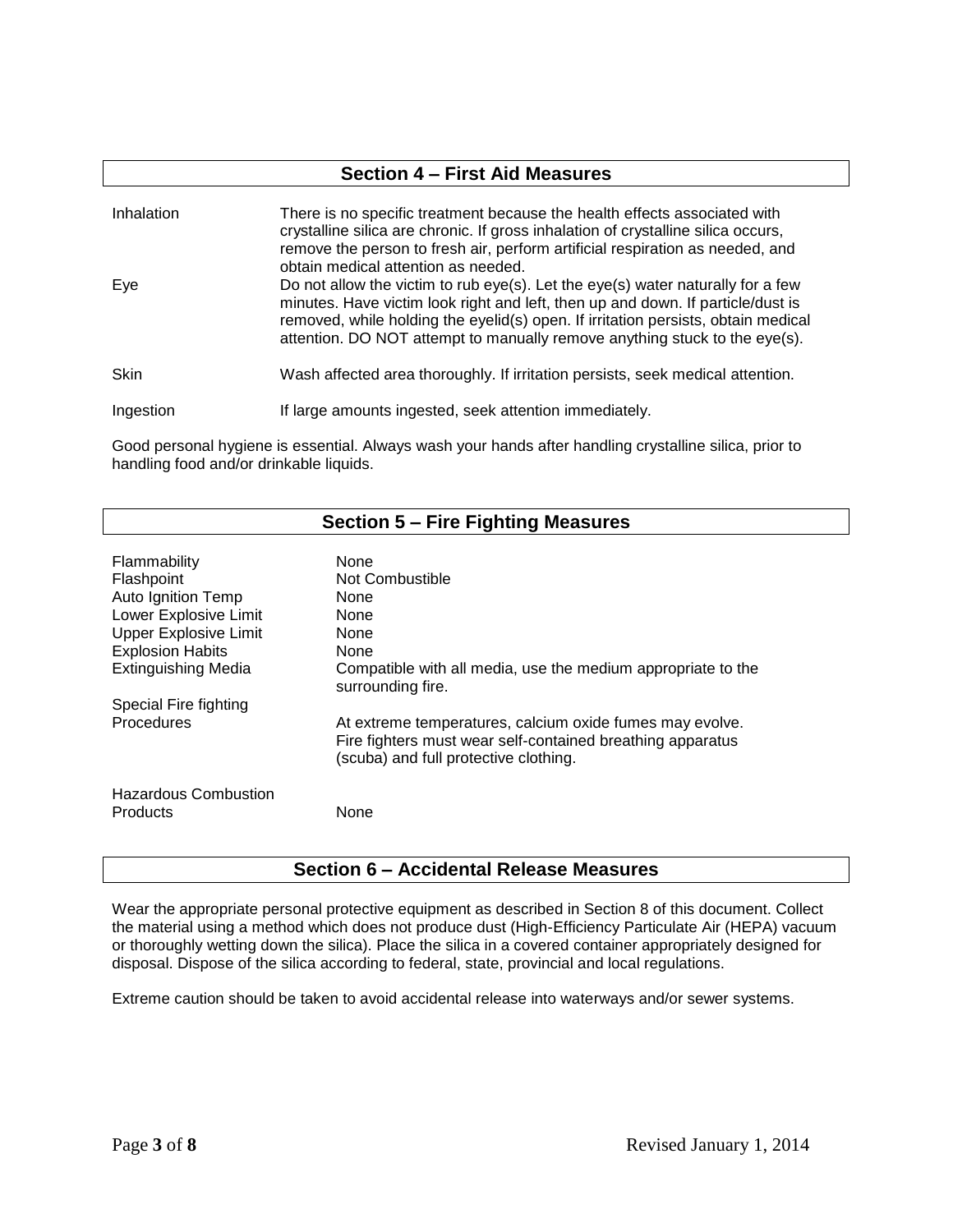## **Section 7 – Handling and Storage**

Handle material in such a manner as to reduce and/or minimize the dust, which can be created when handling crystalline silica. Use adequate ventilation and dust collection equipment. The proper personal protection equipment as described in section 8 of the document. Do not breathe the dust, which may be created during the handling of this product. Do not rely on vision to determine whether respirable silica is in the air, as it may be present without a visible dust cloud. Use good housekeeping procedures to prevent the accumulation of silica dust in the workplace.

Avoid breakage of bagged material or the accidental release of bulk material. Use dustless method (e.g. vacuum) during clean up. Do not dry sweep. Wet down spilled material if sweeping is the most feasible method of clean up.

The OSHA Hazard Communication Standard, 29 CFR sections 1910.1200, 1915.1200, 1917.28, 1926.59, and 1928.21, as well as state, provincial and local worker "right-to-know" laws and regulations should be strictly adhered to. WARN YOUR EMPLOYEES (AND YOUR CUSTOMERS IN CASE OF RESALE) OF THE HAZARDS AND THE REQUIRED OSHA PRECAUTIONS. Provide the proper training to your employees in the safe handle and storage practices.

| Section 8 - Exposure Controls / Personal Protection |                                                                                                                                                                                                                                                                                                                                                                                                                                                                                                                                                                                                                                                                                                                                                                                                                                                                   |  |  |
|-----------------------------------------------------|-------------------------------------------------------------------------------------------------------------------------------------------------------------------------------------------------------------------------------------------------------------------------------------------------------------------------------------------------------------------------------------------------------------------------------------------------------------------------------------------------------------------------------------------------------------------------------------------------------------------------------------------------------------------------------------------------------------------------------------------------------------------------------------------------------------------------------------------------------------------|--|--|
| Ventilation                                         | Use local exhaust as required to maintain exposures below the occupational<br>exposure limits; refer to the governing The Occupational Health & Safety<br>Regulations for the recommended practices.                                                                                                                                                                                                                                                                                                                                                                                                                                                                                                                                                                                                                                                              |  |  |
| Respiratory                                         |                                                                                                                                                                                                                                                                                                                                                                                                                                                                                                                                                                                                                                                                                                                                                                                                                                                                   |  |  |
| Protection                                          | Use only NIOSH approved respiratory protection equipment with a minimum N95<br>rating. Avoid breathing dust produced during the use of this and handling of this<br>material. If the workplace airborne crystalline silica concentration is unknown for<br>a given task, Air Quality Monitoring should be conducted in order to determine<br>the appropriate level of respiratory protection. Ensure the appropriate respirators<br>are worn during, and following the task, including clean up or whenever airborne<br>dust is present, to insure ambient dust levels are below occupational exposure<br>limits. Provisions should be made for a respiratory protection-training program.<br>Also see ANSI Standard Z88.2 "American National Standard for Respiratory<br>Protection", or the CSA Standard Z94.4-02 "Selection, Use, And Care of<br>Respirators." |  |  |
| Gloves                                              | Recommended in situations where skin abrasions for sand may occur.                                                                                                                                                                                                                                                                                                                                                                                                                                                                                                                                                                                                                                                                                                                                                                                                |  |  |
| Eye                                                 | Recommended in order to-prevent any particulate from entering the eye.                                                                                                                                                                                                                                                                                                                                                                                                                                                                                                                                                                                                                                                                                                                                                                                            |  |  |
| Clothing                                            | Use protective clothing as appropriate for the work environment.                                                                                                                                                                                                                                                                                                                                                                                                                                                                                                                                                                                                                                                                                                                                                                                                  |  |  |

| Appearance               | Light to Medium Brown | <b>Coefficient of Water /</b> |                         |
|--------------------------|-----------------------|-------------------------------|-------------------------|
| <b>Physical State</b>    | Solid Granular        | <b>Oil Distribution</b>       | Not Applicable          |
| <b>Odour Threshold</b>   | Not Applicable        | <b>Vapour Density</b>         | Not Applicable          |
| <b>Vapour Pressure</b>   | Not Applicable        | <b>Specific Gravity</b>       | 2.6 (Approximate)       |
| <b>Evaporation Point</b> | Not Applicable        | <b>Melting Point</b>          | 4000°F (Approx 2,200°C) |
| <b>Freezing Point</b>    | Not Applicable        | <b>PH</b>                     | 7.3                     |

### **Section 9 – Physical & Chemical Properties**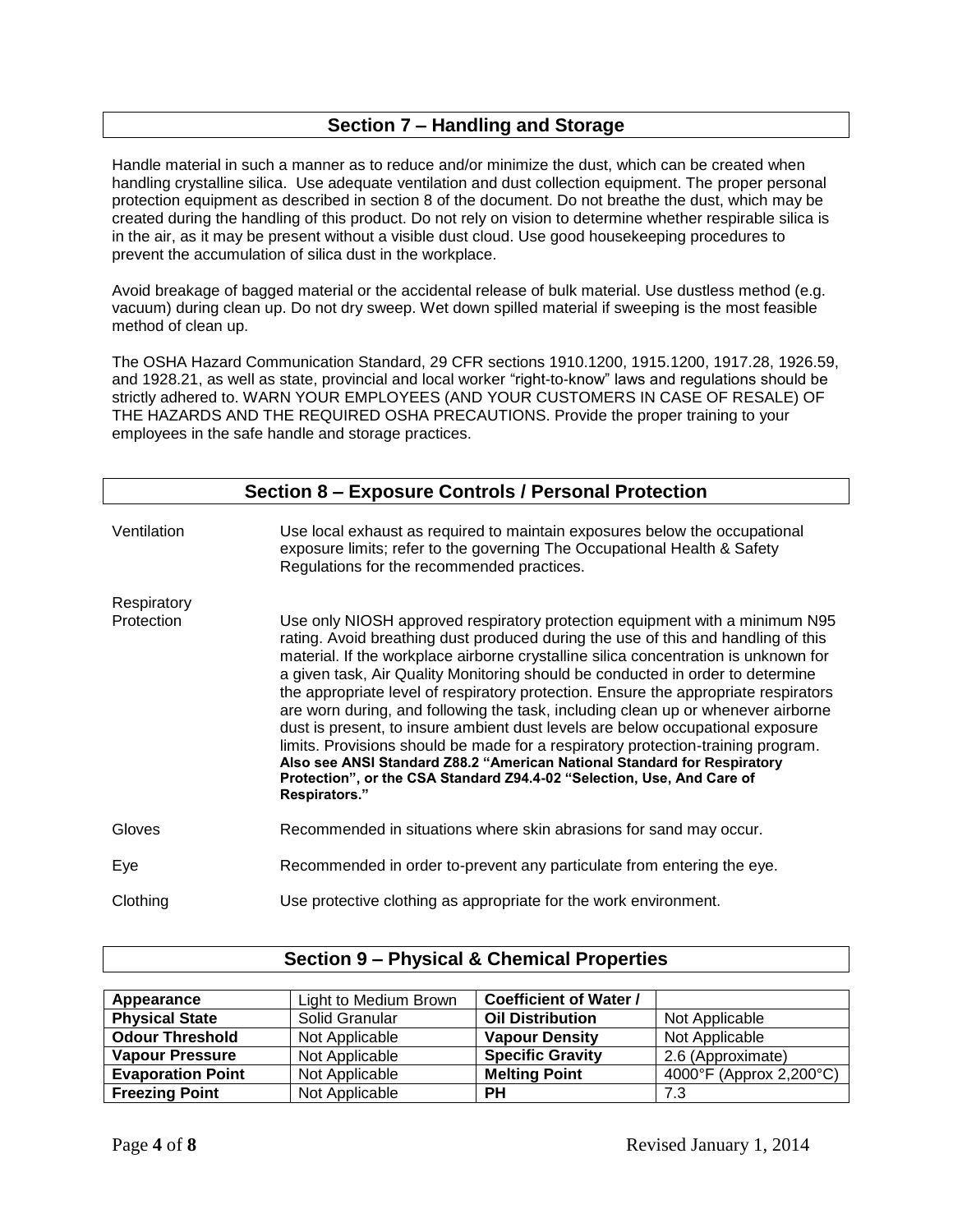## **Section 10 – Stability & Reactivity**

| Stability                          | Stable                                                                                                                     |
|------------------------------------|----------------------------------------------------------------------------------------------------------------------------|
| Materials to Avoid                 | Contact with powerful oxidizing agents, such as fluorine, chlorine trifluoride, and<br>oxygen difluoride, may cause fires. |
| Hazardous<br>Decomposition         | Silica will dissolve in hydrofluoric acid and produce a corrosive gas – silicon<br>tetrafluoride.                          |
| <b>Hazardous</b><br>Polymerization | Will not occur.                                                                                                            |

**Section 11 – Toxicological Information**

The method of exposure to crystalline silica that can lead to the adverse health effects described below is inhalation.

#### **Silicosis**

The major concern is silicosis, caused by the inhalation and retention of respirable crystalline silica dust. Silicosis can exist in several forms, chronic (ordinary), accelerated, or acute.

*Chronic or Ordinary Silicosis (often referred to as Simple Silicosis)* is the most common form of silicosis, and can occur after many years of exposure to relatively low levels of airborne respirable crystalline silica dust. It is further defined as either simple or complicated silicosis.

Simple Silicosis is characterized by lung lesions (shown as radiographic opacities) less than 1 centimeter in diameter, primarily in the upper lung zones. Often, simple silicosis is not associated with symptoms, detectable changes in lung function or disability.

Simple Silicosis may be progressive and may develop into complicated silicosis or progressive massive fibrosis (PMF). Complicated silicosis or PMF is characterized by lung lesions (shown as radiographic opacities) greater than 1 centimeter in diameter. Although there may be no symptoms associated with complicated silicosis or PMF, the symptoms if present are shortness of breath, wheezing, cough, and sputum production. Complicated silicosis or PMF may be associated with decreased lung function and may be disabling. Advanced complicated silicosis or PMF can result in heart disease secondary to the lung disease (cor purmonale).

*Accelerated Silicosis* can occur with exposure to high concentrations of respirable crystalline silica over a relatively short period; lung lesions can appear within 5 to 10 years of initial exposure. Progression may be rapid. Accelerated silicosis is similar to chronic or ordinary silicosis, except that lung lesions appear earlier and progression is more rapid. The disease continues to develop even after exposure stops, and is often associated with autoimmune disease, for example, scleroderma (a skin disease) involving thickening of the skin.

*Acute Silicosis* can occur with exposures to very high concentrations of respirable crystalline silica over a short time period, sometimes as short as a few months. The symptoms of acute silicosis include progressive shortness of breath, fever, cough, and weight loss. Acute silicosis is fatal.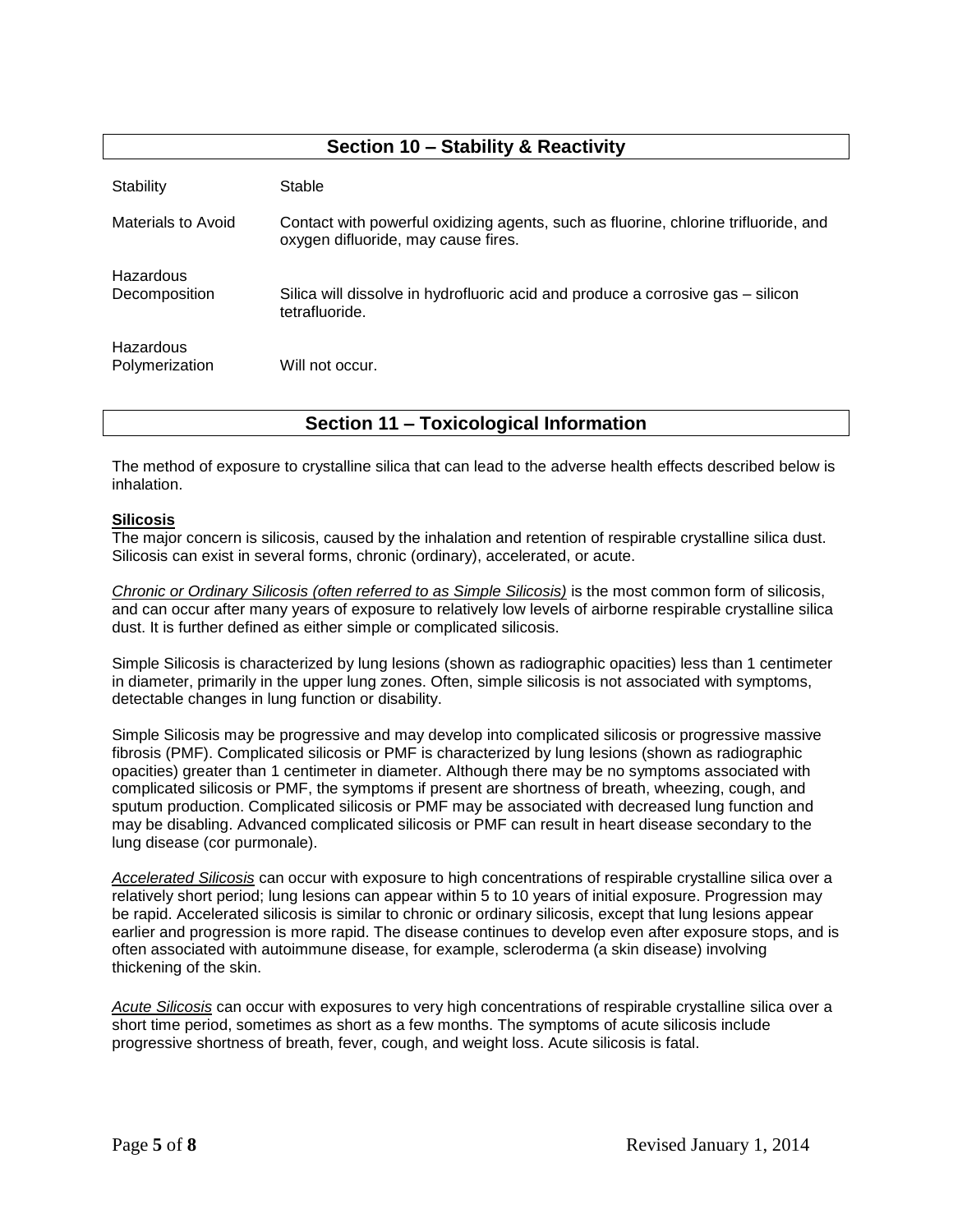### **Cancer**

*IARC* – The International Agency for Research on Cancer ("IARC") concluded that there was "*sufficient evidence* in humans for the carcinogenicity of crystalline silica in the forms of quartz or cristobalite from occupational sources", and there is "*sufficient evidence* in experimental animals for the carcinogenicity of quartz and cristobalite." The overall IARC evaluation was the "crystalline silica inhaled in the form of quartz from occupational sources is *carcinogenic to humans (group 1)*." The IARC evaluation noted, "Carcinogenicity was not detected in all industrial circumstances studies. Carcinogenicity may be dependent on inherent characteristics of the crystalline silica or on external factors affecting its biological activity or distribution of its polymorphs". For further information on the **IARC evaluation, see IARC Monographs on the Evaluation of Carcinogenic Risks to Humans**, Volume 68, "silica, Some Silicates…" (1997).

*OSHA* – Crystalline silica (quartz) is not regulated by the U.S. Occupational Safety and Health Administration as a carcinogen.

#### **Autoimmune Diseases**

Several studies have reported excess cases of several autoimmune disorders, scleroderma, systemic lupus erythematosus, and rheumatoid arthritis among silica exposed workers.

#### **Tuberculosis**

Individuals with silicosis are at increased risk to develop pulmonary tuberculosis, if exposed to persons with tuberculosis.

#### **Kidney Disease**

Several studies have reported excess cases of kidney diseases, including end stage renal disease, among silica exposed workers.

#### **Non-Malignant Respiratory Diseases**

There are studies that disclose an association between dusts found in various mining occupations and non-malignant respiratory diseases, particularly among smokers. It is unclear whether the observed associations exist only with underlying silicosis, only among smokers, or result from exposure to mineral dust generally (independent of the presence or absence of crystalline silica, or the level of crystalline silica in the dust).

## **Section 12 – Ecological Information**

Crystalline silica (quartz) is not known to be ecotoxic. There is no evidence to suggest that crystalline silica is toxic to birds, fish, invertebrates, or plant life.

## **Section 13 – Disposal Considerations**

#### **General**

Crystalline silica may be land filled. Material should be placed in covered containers to minimize generation of airborne dust.

In the event the crystalline silica becomes contaminated, the material may require testing before it can be safely land filled. Review all Federal, provincial, state and local government requirements prior to disposal.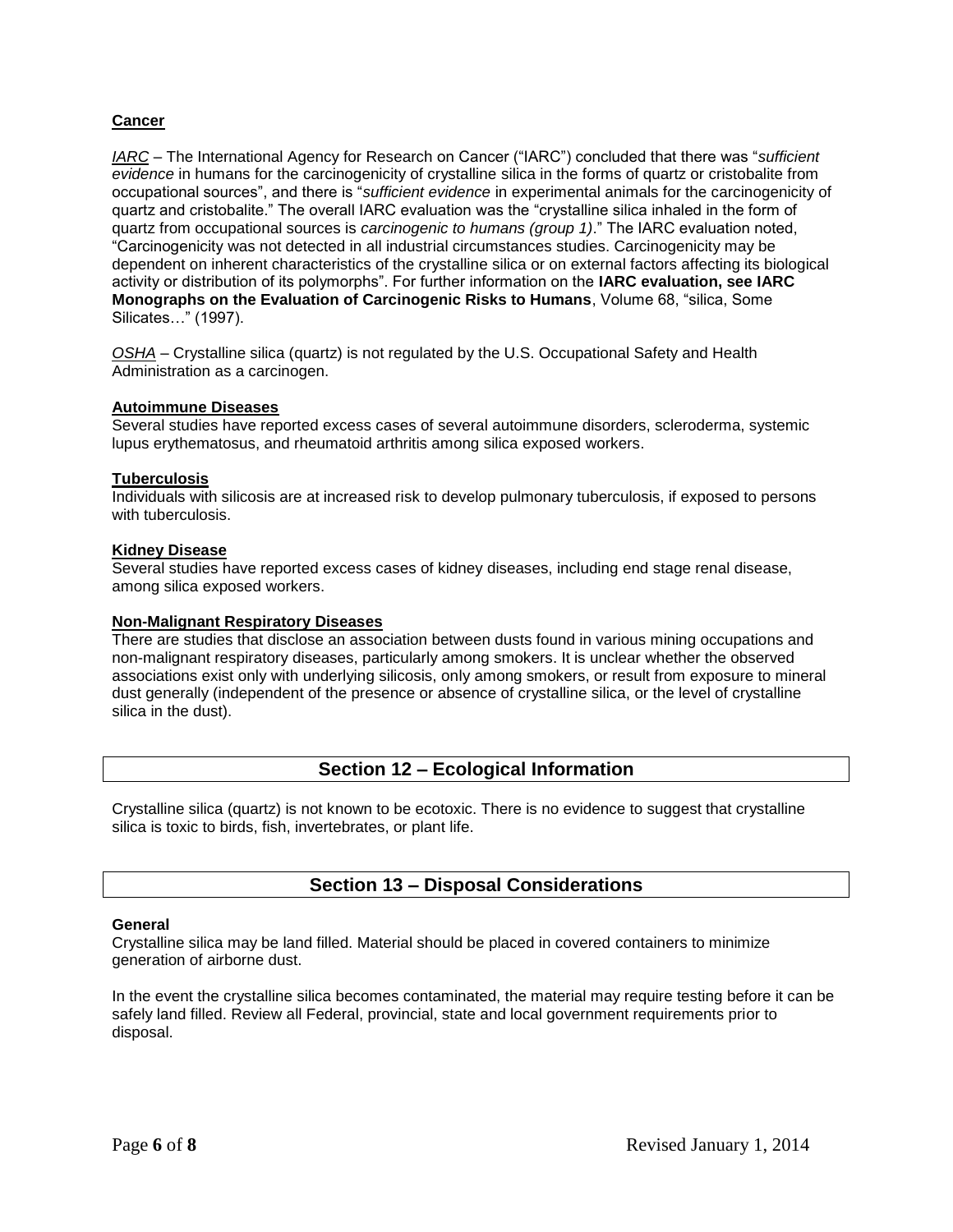## **Section 14 – Transportation Information**

Canadian Transportation of Dangerous Goods Regulations Not Regulated International Air Transportation Association (IATA) Not Regulated International Maritime Organization (IMO) Not Regulated

## **Section 15 – Regulatory Information**

#### **CANADA**

*Domestic Substances List:* Mill Creek Sand & Gravel (1980) Ltd. products, as naturally substances, are on the Canadian DSL

#### *WHIMIS Classification:* D – 2A

#### **UNITED STATES (FEDERAL & STATE)**

**TSCA No:** Crystalline silica (quartz) appears on the EPA TSCA inventory under the CAS No. 14808-60-7. *RCRA:* Crystalline silica (quartz) is NOT classified as a hazardous waste under the Resource Conservation and Recovery Act, or its regulations, 40 CFR SS 261 ET SEQ.

*CERCLA:* Crystalline silica (quartz) is NOT classified as a hazardous substance under regulations of the Comprehensive Environmental Response Compensation and Liability Act (CERCLA), 40 CFR SS 302. *Emergency Planning and Community Right to Know Act: Crystalline silica (quartz) is NOT an* extremely hazardous substance under Section 302 and is NOT a toxic chemical subject to the requirements of Section 313.

*Clean Air Act:* Crystalline silica (quartz) mined and processed by Peaskie Minerals was not processed with or does not contain any Class 1 or Class 2 ozone depleting substances.

*FDA:* silica is included in the list of substances that may be included in coatings used in food contact surfaces, 21 CFR SS175.300 (b) (3) (xxvi).

### **OTHER**

Federal, provincial, state or local emergency planning, community right to know or other laws, regulations or ordinances may be applicable – consult applicable federal, provincial, state, or local new.

#### **Section 16 – Other Information**

#### **Hazardous Material Information System (HMIS)**

| Health                      | $\star$ |
|-----------------------------|---------|
| Flammability                | O       |
| Reactivity                  | n       |
| <b>Protective Equipment</b> | E.      |

For further information on health effects, See section 3 and 11 of the MSDS